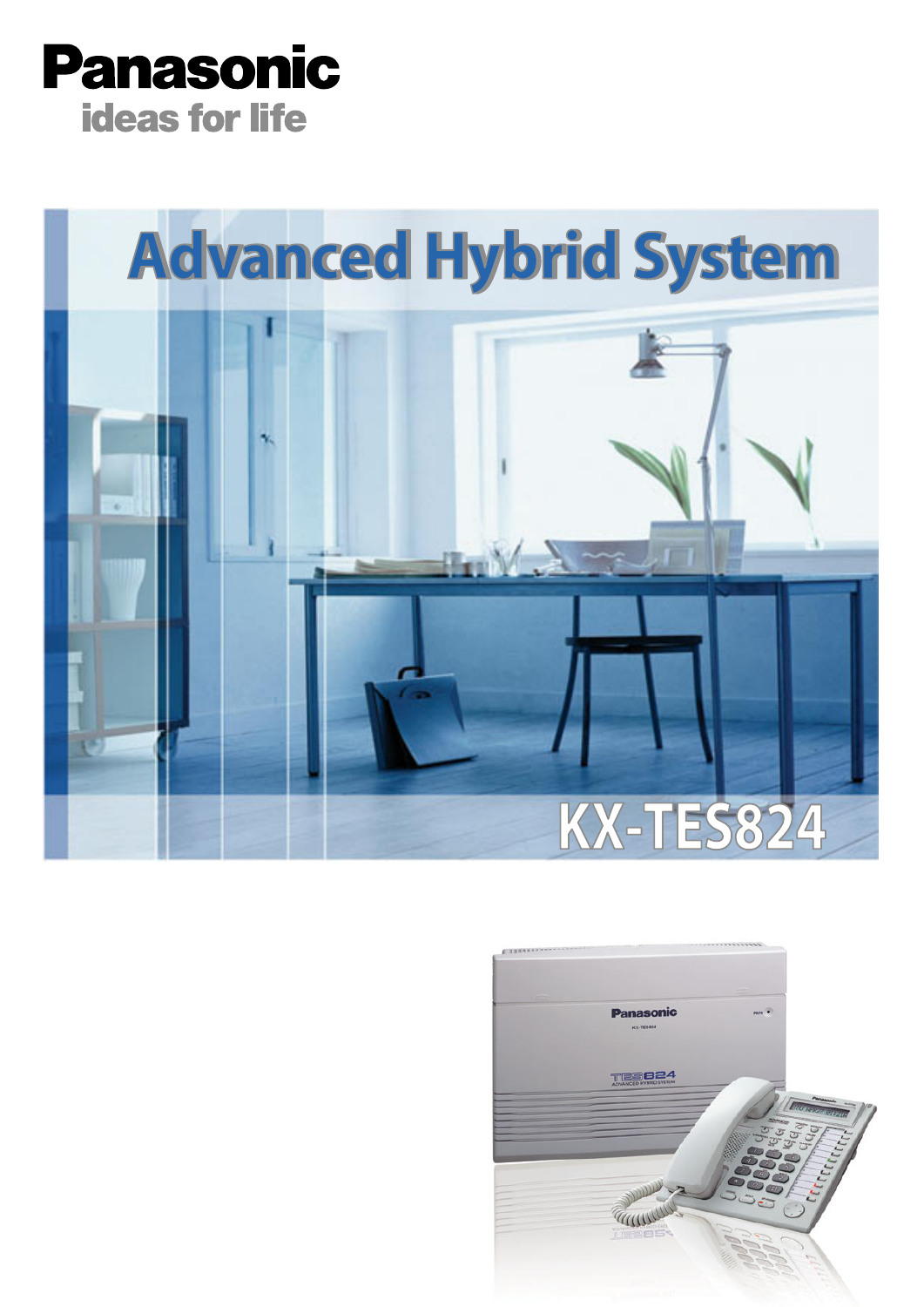# The Best Cost Effective Solution

# For All Your Communication Needs



For voice conversation - your telephone system is an integral part of your establishment and is your main tool of communication. It is your primary link to your business partners, customers, suppliers, employees, colleagues, friends, and even family members.

The KX-TES824 Advanced Hybrid PBX System can cost effectively support all your personal and busines communication needs. The system supports 3 outside (CO) lines and 8 extensions - all built-in so you can use the system straight out of the box. With optional cards, you can easily expand the capacity up to 8 outside (CO) lines and 24 extensions\* as your needs grow. The system provides features that can satisfy the demands of the most sophisticated and cost conscious users. You can even connect a variety of communication devices, such as cordless phones, answering machines, computer modems, credit card verifiers, fax machines, and any other device that works with conventional telephone lines.

Packed with so many features - the Panasonic KX-TES824 is ideal for a small business or home office requiring a flexible system with a high degree of sophistication.

\* 8 of the extensions are ports used for Single Line Telephones.

## Simple Yet Powerful Features

#### 3-level Automatic Reception with Voice Guidance

- Reduces Operator Call Traffic
- Multi Level Messages

The KX-TES824 supports a Direct Inward System Access (DISA) function that allows outside callers to access any extension without going through an operator. Automatic greeting messages (3-levels) can be recorded by the operator or manager, directing the caller to an appropriate department or destination. For example: "Welcome to My Company. To speak to the Sales Dept please press 1, to speak to the Service Dept press 2, to speak to the operator press 3" (Level1). Then additional options can be added after each option, for example, "To check on deliveries, press 1, for credit card orders press 2, (Level 2). Customers can be given options on 3 different levels. Callers can also dial the desired destination not only to an extension, but also to a group of extensions\*, or even outside lines. The DISA feature can drastically reduce the amount of call traffic handled by the operator - allowing the operator to spend more time with new or important customers. The system is smart enough to even detect an incoming fax transmission - routing the call automatically to a designated fax machine. This allows you to be able to receive faxes day or night without a need for someone to transfer the call, and removes any need for purchasing a special fax phone line.

\* All phones in the group will ring simultaneously, allowing any member of the group to answer the call.

#### Flexible SMS Routing\*

SMS (Short Message Service) messaging is an affordable and increasingly popular way to send text messages between fixed line and mobile telephones. You can customise the system to allow SMS message senders to address their messages directly to a specific user's SLT (Single Line Telephone), ensuring the desired user receives their messages quickly, and privately.

\* An optional Caller ID card and an SMS-compatible telephone is required to send and receive SMS messages. Please contact your dealer or phone company to confirm that Short Message Service is available in your area.

#### Built-in Voice Message (BV)\*

- No Missed Calls and Lost Messages
- No Separate Voice Mail System Required

Enjoy the business benefit and efficiency of using voice messaging without adding a separate voice mail system. The optional Voice Message Card ensures you'll never miss an important call - giving your customers the option to leave a message when you are not available. You can customise your voice mailbox by recording your own greetings, which will be played when you cannot answer your phone. Your callers can simply leave you a voice message directly into your personal mailbox, allowing you to receive private information without relying on hand-written notes and memos. Call Centres and Workgroups can use the common message area for recording caller messages that can be played back later by an operator or group member. For more advanced voice messaging needs, a Panasonic Voice Processing System (VPS) can provide for more professional flexibility and control.

\* An optional Voice Message Card is required.

#### Caller ID Display on SLT's and APT's\*

- **Caller Recognition**
- **Better Call Management**

The system is compatible with Caller ID service, which allows a user to see the caller's information before they answer a call. This function works on Analogue Proprietary Telephones (APT's) as well as Single Line Telephones (SLT's) that support Caller ID display. Proprietary display telephones can be used to also access the Caller ID log for the 20 most recent calls (Call Log) while the system itself has 300 common logs. The logged incoming calls can be called back easily.

- An optional card is required.
	- Please contact your dealer or phone company to confirm if the Caller ID service is available in your area.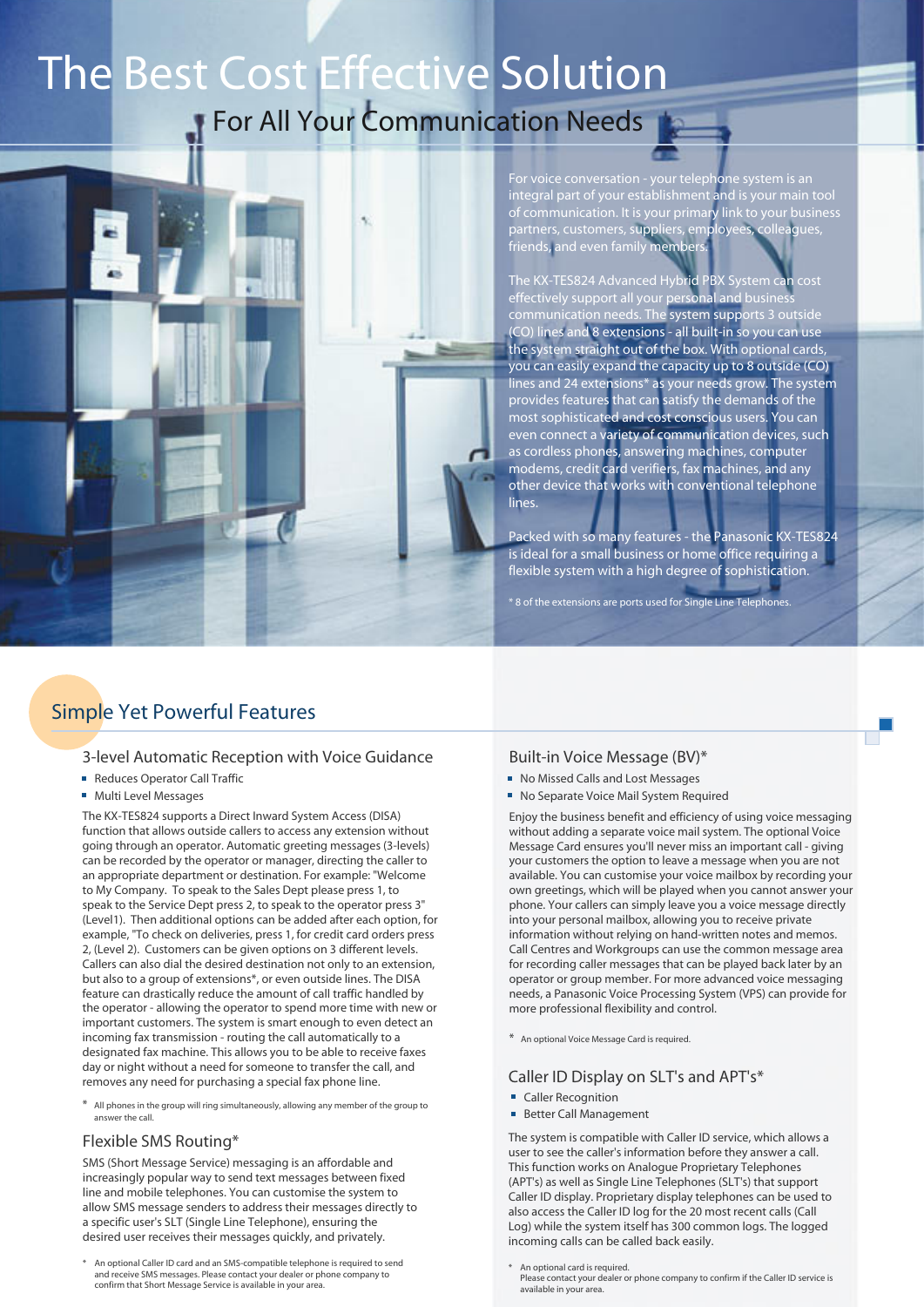

### Efficient Call Handling

#### Uniform Call Distribution (UCD) with message

- **Improves the company image.**
- **Important business calls will not be missed.**
- **Shares the operator load.**

For handling many incoming calls quickly and efficiently, UCD with message allows incoming calls to be distributed uniformly to a group of extensions. If all stations in the UCD group are busy, the system plays a message to the caller - acting like a receptionist or a Music-on-Hold system. If still the UCD group remains busy, the call can be sent to a secondary DISA. This is especially useful for an office with high incoming call traffic with only one person to accept calls (queuing feature).

#### Call Forwarding

#### (Busy / No Answer / Follow-Me / to Outside)

**Important business calls will not be missed.** 

Incoming, intercom and transferred calls to your extension can be easily forwarded to another destination when you are on the phone or away from your desk. Calls can be directed to a preprogrammed number, such as your mailbox, another phone, or a mobile phone, improving efficiency and overall customer service. Forgot to forward your calls while in a conference room? 'Follow me' programming allows you to remotely set Call Forwarding from another phone at your office (e.g. meeting room), so calls to your extension will reach you while you are away from your desk.

#### Message Waiting\*

Allows an extension user to notify the called extension of a message waiting when the called extension is busy or does not answer the call. Pressing the lit MESSAGE button of proprietary telephone can call back the called party automatically.

\* Analogue Proprietary Telephone only.

#### Day / Night / Lunch Mode

The system provides 'Day/Night' and 'Lunch' mode features, which can be used to change system behaviour according to the time of day. For example, you can designate which phones will ring for incoming calls after hours, or prevent outgoing calls at night.

#### Doorphones, Door Openers, and Doorbells\*

The KX-TES824 supports up to 4 doorphones. As a visitor presses a doorphone button, a pre-assigned internal extension rings allowing the extension user to talk to the visitor. Standard doorbells can also be connected to the system to indicate doorphone calls with the familiar chime. If an optional Door Opener is connected, the extension user can even open the door and let the visitor in.

\* An optional card is required.

#### 5-party Conference

The system allows 5 different parties to have a telephone conversation simultaneously. Up to 2 outside lines can join a conference call.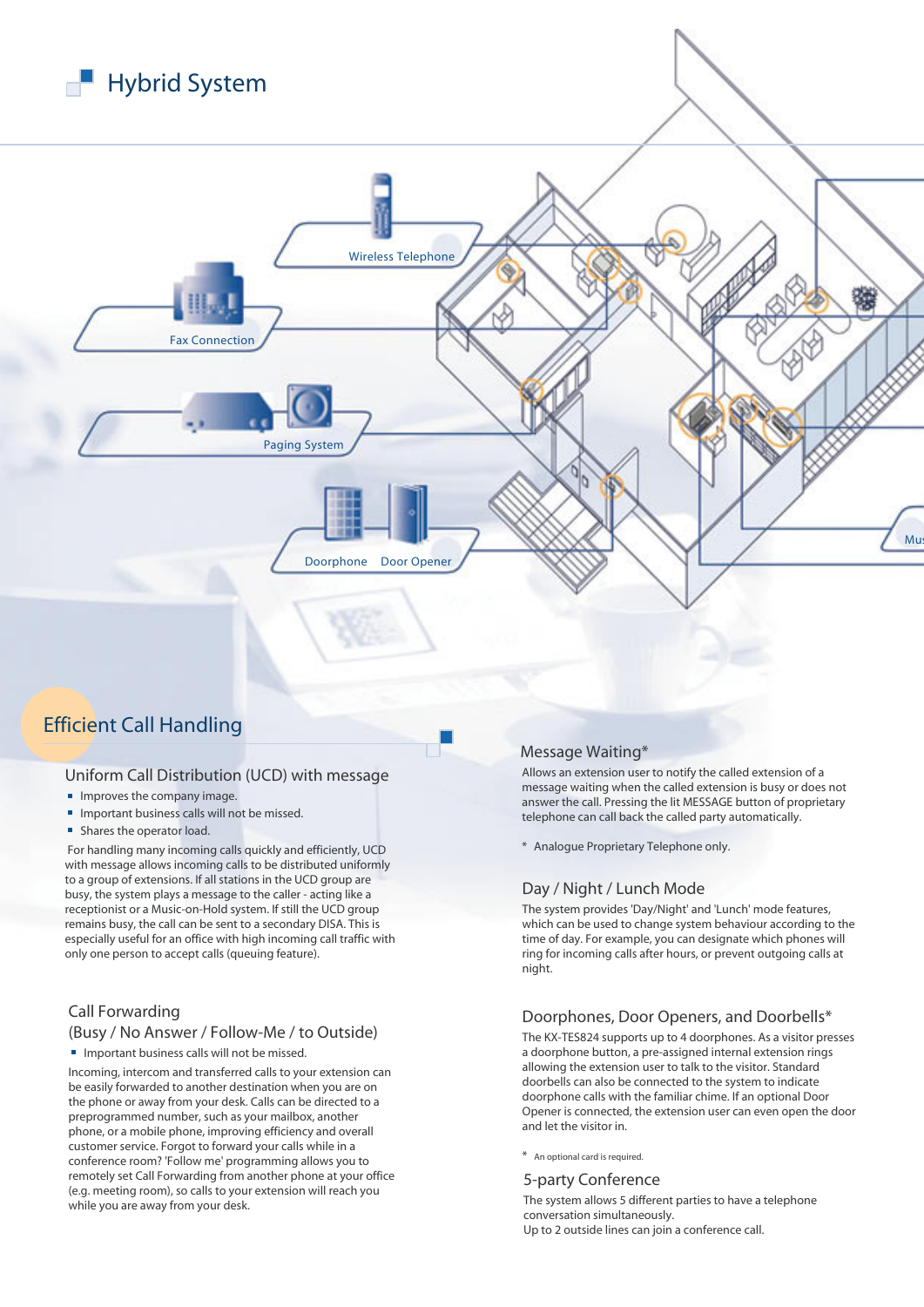

## Flexible and Simple Expansion

Panasonic offers you unprecedented flexibility and simple expansion of your TES824 system with optional cards. By adding optional cards, you can expand the system from 3 CO's / 8 extensions to 8 CO's / 24 extensions.

# Standard Telephone Voice Mail System Music on Hold **HHIIIII** Access to PC

#### Emergency Call

You can assign 5 numbers, which can override call restrictions when making an emergency call to the authorities - such as police, fire department, ambulance, etc.

#### Room Monitor

An Analogue Proprietary Telephone or Doorphone can be used as a Room Monitor. This feature is useful for monitoring a child or elder's room or for security purposes.

#### Extension Group

The system supports 8 extension groups. In an extension group, the following features can be activated.

**Group Call Pickup:** Any member of an extension group can pick up a call directed to another group number.

**Paging - Group:** Any member of an extension group can make a voice announcement to another group member.

**A hunting group:** DISA ring group or UCD group is a specific extension group.

#### Ringing Pattern Selection

**Distinguish incoming calls for easy call handling.** A ringing pattern can be selected depending on the type of

call such as an outside call, intercom call or a doorphone call.

# Economical Cost Management

#### Calling Activity Reports Station Message Detail Recording (SMDR)

The KX-TES824 can record or print out detailed call information such as the date, time, extension number, dialled number, duration, etc. SMDR records can help you effectively manage call costs, staff productivity and phone system usage.

#### Account Code Entry (Option / Forced / Verified)

Account codes can be used to identify outgoing external calls for accounting and billing purposes. The calling activities made with ID codes can be printed out (SMDR). 'Verified Account Code' is a very useful way to control call costs and to manage your telephone expenses more effectively.

#### Call Restriction

The system can be programmed to prohibit unauthorised outgoing long distance calls by restricting certain extensions from dialling certain specific area codes / exchange codes.

#### Electronic Station Lock

Prevents unauthorised personnel from making calls with your phone by 'locking' your outside lines and requiring a 4-digit security code before making calls. The operator and manager are given the privilege of controlling Electronic Station Lock at any station by using the DSS console. For example, this feature is useful for a small hotel when guests have checked out

#### Limited Call Duration

The system disconnects outbound calls when a preprogrammed time expires. An alarm tone is sent to both parties 15 seconds before the assigned time limit.

# Easy Programming, Easy Maintenance

#### Intuitive Customisation and Maintenance

System customisation and maintenance is easier than ever, thanks to the included Windows based Panasonic KX-TE Maintenance Console software. Simply connect a PC to the system via the built-in USB or serial (RS-232C) interface, and the software's intuitive graphic interface will help you do the rest. System Administrators can even program and maintain the system while off-site by connecting remotely to the built-in modem. And of course, the familiar Panasonic PT Programming interface is also available, allowing you to quickly program the system using a PT.

#### Battery Backup Interface (Built - In)\*

The system is equipped with a built-in battery interface which provides full system operation in the event of a power failure.

\* An optional connecting cable is required.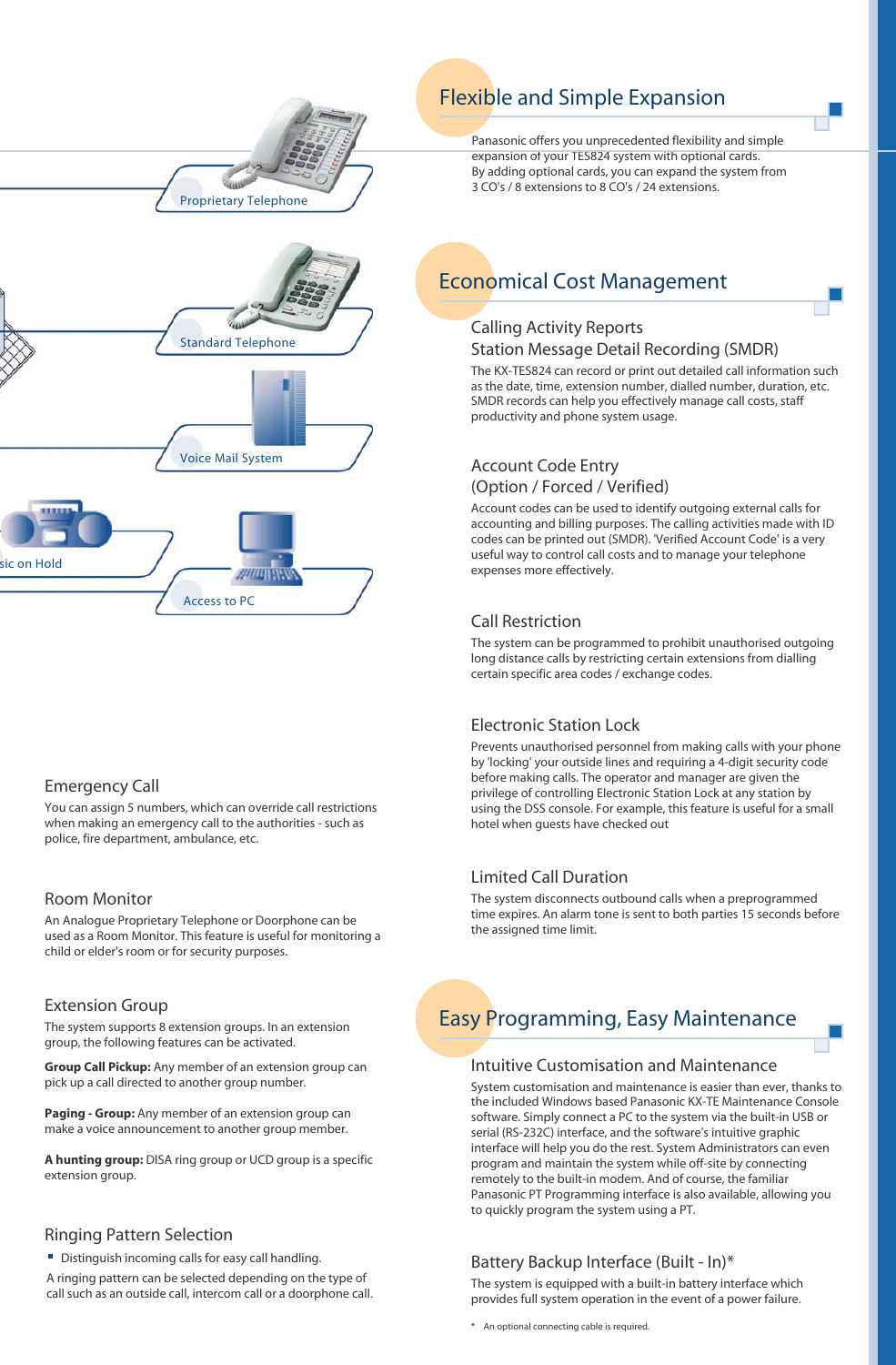# Analogue Proprietary Telephones (APT)

#### Bringing a Sleek New Form to Communications



- - ●

- ● ●

● ● ● ● - ●

Only a  $\phi$ 2.5mm pin jack is connectable.

Voice Call Headset Compatible\* Wall Mountable